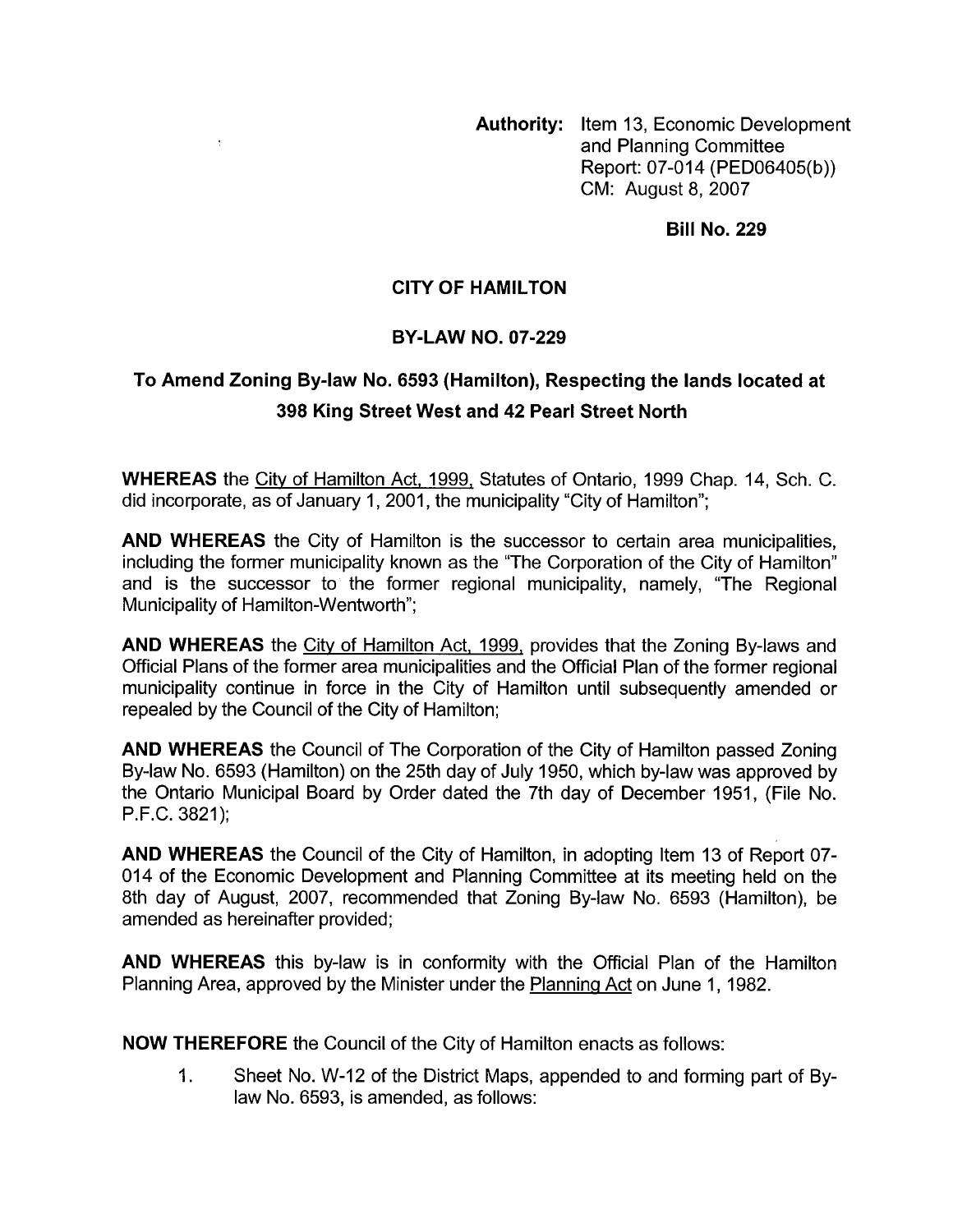By-law respecting 398 King Street West and 42 Pearl Street North, Hamilton Page 2 of 8

- (a) That the lands comprised in Blocks "I", "2", "3" and "4", be zoned "H" (Community Shopping and Commercial, etc.) District, Modified;
- (b) That the lands comprised in Blocks "5" and "6", be zoned "DE" (Low Density Multiple Dwellings) District, Modified; and,
- (c) That the lands comprised in Block **"7",** be zoned "D" (Urban Protected Residential – One and Two Family, etc.) District,

the extent and boundaries of which are shown on a plan hereto annexed as Schedule **"A".** 

- 2. That the "H" (Community Shopping and Commercial, etc.) District provisions, as contained in Section 14 of Zoning By-law No. 6593 (City of Hamilton), applicable to Blocks "I", "2", "3" and "4" are amended to the extent only of the following special requirements:
	- (a) That subsections  $14.(1)(iii b)$  and  $(14.1)(iiic)$  shall not apply to the subject lands;
	- (b) That notwithstanding Subsection  $14.(3)(ii)(a)$ , where a building or structure is comprised of residential uses and commercial uses, then a minimum side yard of 9m shall be provided and maintained for the residential use;
	- (c) That in addition to the requirements of Section 14 of Zoning By-law No. 6593, no residential use or accessory use shall be located,
		- (i) except functionally completely separate from any commercial use;
		- (ii) in such a manner as will interrupt or project into or through, any area otherwise,
			- (1) accessory, incidental, allocated to or continuous with, or,
			- (2) within any larger area devoted to a commercial use;
		- (iii) except in such a manner as will completely segregate from any commercial use pedestrian movement to and from any residential use.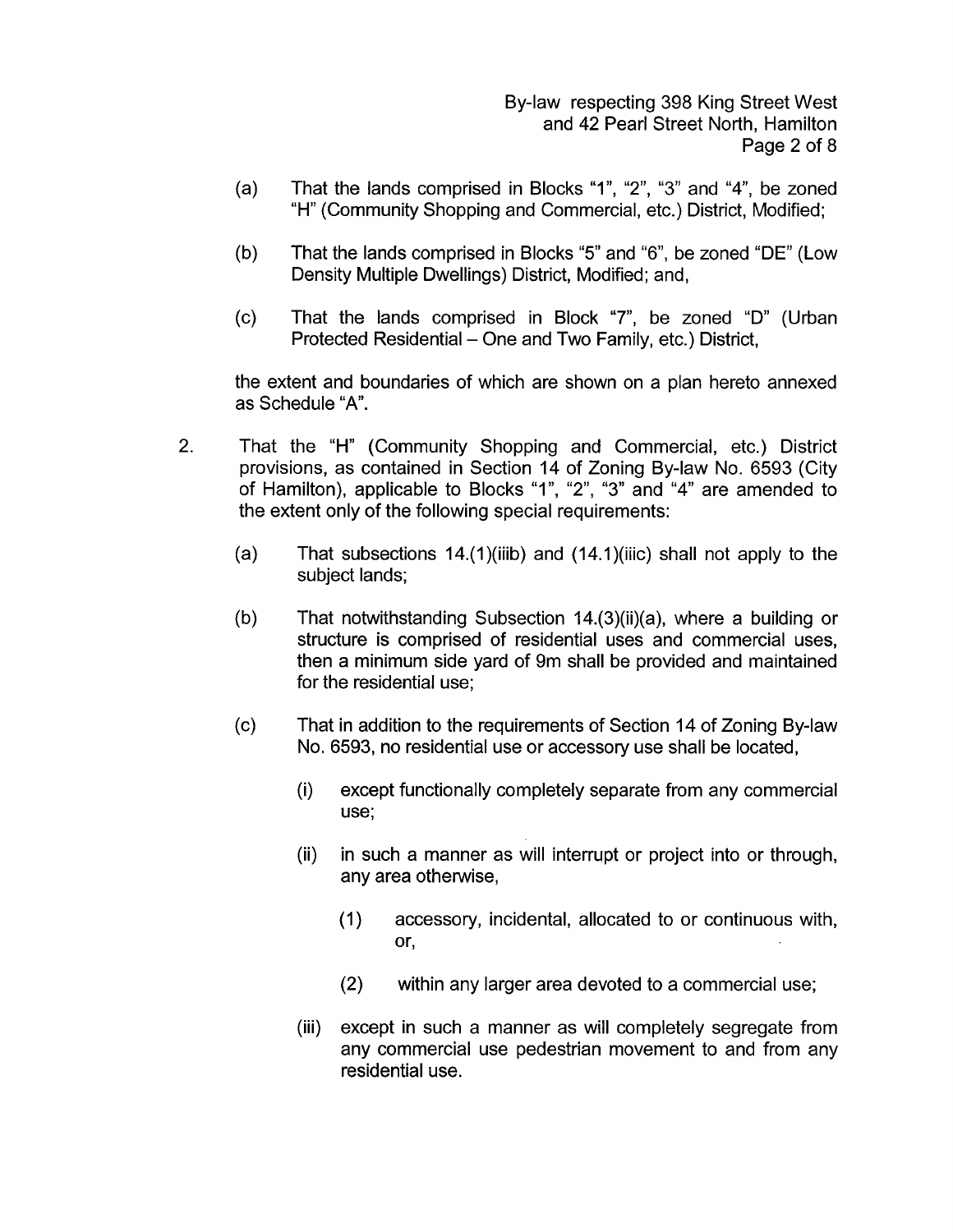By-law respecting 398 King Street West and 42 Pearl Street North, Hamilton Page 3 of 8

- (d) That notwithstanding Subsection  $18A(1)(a)$  and (b) of Zoning Bylaw No. 6593, the minimum number of required parking spaces for a building or structure comprised of residential uses and commercial uses shall be:
	- (i) 1.4 spaces per 100 square metres of floor area for a medical clinic;
	- (ii) 1 space for every 31.0 square metres of floor area for that portion of floor area in excess of 450.0 square metres for general office uses; and,
	- (iii) 1 space per 6 persons who may be lawfully accommodated for a place of assembly.
- 3. That the "H" (Community Shopping and Commercial, etc.) District provisions, as contained in Section 14 of Zoning By-law No. 6593 (City of Hamilton), applicable to Blocks "I" and "3" are amended to the extent only of the following special requirements:
	- (a) That notwithstanding Subsection 14. (1)(iiia) of Zoning By-law No. 6593, a maximum of seventy-two (72) dwelling units shall be permitted; and,
	- (b) That notwithstanding Subsection 18A  $(1)(a)$  and  $(b)$  of Zoning Bylaw No. 6593, 0.17 spaces per Class A dwelling unit shall be provided and maintained.
- **4.** That the "H" (Community Shopping and Commercial, etc.) District provisions, as contained in Section 14 of Zoning By-law No. 6593 (City of Hamilton), applicable to Blocks "2" and "4" are amended to the extent only of the following special requirements:
	- (a) That notwithstanding Subsection  $14.(1)$ (iiia) of Zoning By-law No. 6593, a maximum of sixty (60) dwellings units shall be permitted;
	- (b) That notwithstanding Subsection 14.(2)(ii) of Zoning By-law No. 6593, the maximum height of any building, structure or portion therefore shall not exceed four (4) storeys within 84m of the northerly lot line; and,
	- (c) That notwithstanding Subsection  $18A(1)(a)$  and (b) of Zoning By-law No. 6593, 0.26 spaces per Class **A** dwelling unit shall be provided and maintained.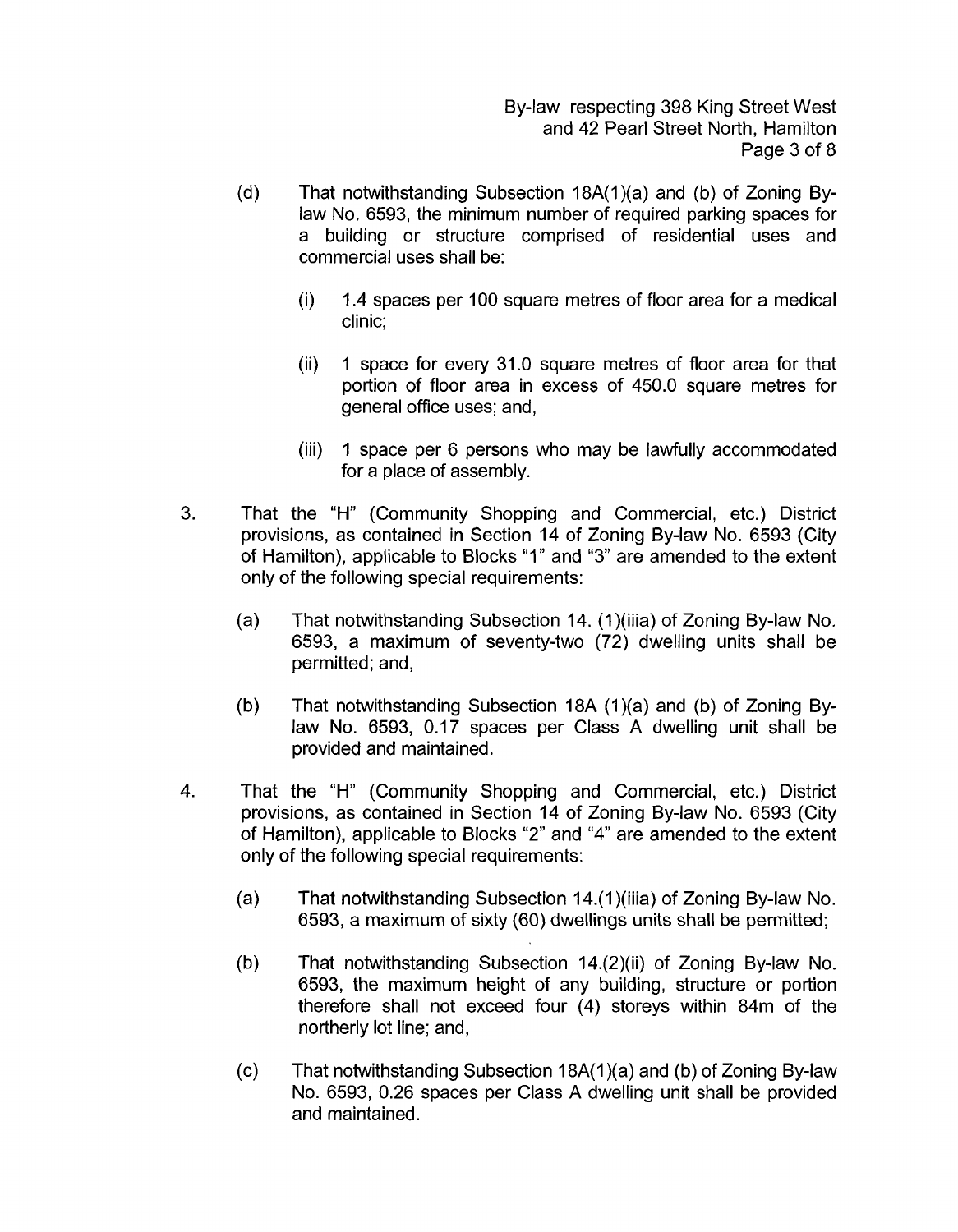By-law respecting 398 King Street West and 42 Pearl Street North, Hamilton Page 4 of 8

- 5. That the "DE" (Low Density Multiple Dwellings) District provisions, as contained in Section 10A of Zoning By-law No. 6593 (City of Hamilton), applicable to Block "5" are amended to the extent only of the following special requirements:
	- $(a)$ That Section 4(3)(a) shall not apply to an emergency shelter;
	- $(b)$ That notwithstanding Subsection 10A.(1)(viii) of Zoning By-law No. 6593, two emergency shelters for the combined accommodation of not more than sixty (60) residents within one building shall be permitted;
	- $(c)$ That notwithstanding Subsection 10A.(3)(ii)(c) of Zoning By-law No. 6593 for a multiple dwelling, a side yard along each side lot line of a width of at least 2.7 metres shall be provided and maintained;
	- $(d)$ That notwithstanding Subsection 10A.(6) of Zoning By-law No. 6593 for an emergency shelter permitted under Subsection (b)(iv)(ii), every emergency shelter shall be situated on a lot having a minimum radial separation distance of not less than 120.0 metres from the lot line to the lot line of any other lot occupied or as may be occupied by a residential care facility, retirement home, emergency shelter, corrections residence or correctional facility; and,
	- $(e)$ notwithstanding Subsection 2.A.(ixa) of Zoning By-law No. 6593. for the purposes of this by-law, an "Emergency Shelter" shall mean a fully detached building or portion thereof offering programmes in a crisis situation to:
		- (i) homeless women; and,
		- (ii) women and families who are victims of violence;

who require shelter, protection, assistance and counselling or support which is intended to be short term accommodation of a transient nature. An emergency shelter does not include a residential care facility; a lodging home; a corrections residence; a correctional facility; or any other facility which is licensed, approved or regulated under any general or special Act.

6. That the "DE" (Low Density Multiple Dwellings) District provisions, as contained in Section 10A of Zoning By-law No. 6593 (City of Hamilton), applicable to Block "6" are amended to the extent only of the following special requirements: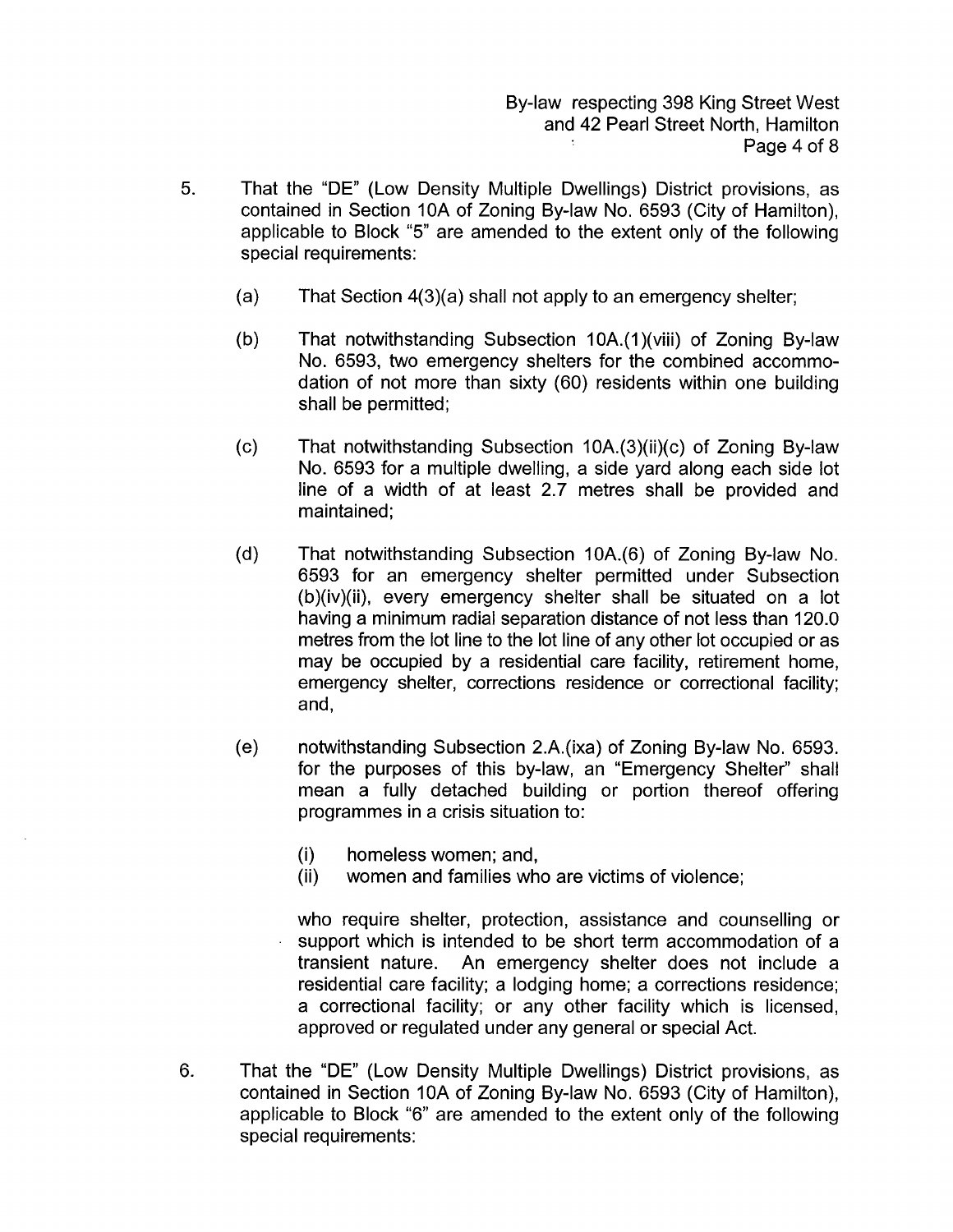By-law respecting 398 King Street West and 42 Pearl Street North, Hamilton Page 5 of 8

(a) That notwithstanding Subsection  $10A.(3)(ii)(c)$  of Zoning By-law No. 6593, for a multiple dwelling a minimum side yard of at least 6.0m shall be provided and maintained;

 $\overline{\mathbb{C}}$ 

- (b) That notwithstanding Subsection 1 OA.(3)(iii) of Zoning By-law No. 6593, for a multiple dwelling a minimum rear yard of at least 2.7m shall be provided and maintained; and,
- That notwithstanding Subsection 18A(1)(a) and (b) of Zoning By-law No. 6593, 0.26 spaces per Class A dwelling unit shall be provided and maintained. (c)
- 7. That in addition to the requirements of Subsection IOA.(I) and notwithstanding the requirements of Subsection 18A.(40) of Zoning By-law No. 6593, Table 1 of Section 18A of Zoning By-law No. 6593 and Subsections 2.(d), 3.(b), 4.(c) and 6.(c) of this By-law, a maximum of 8 of the required parking spaces may be used for public parking.
- 8. That Subsection 4.(3)(a) of Zoning By-law No. 6593 shall not apply to the subject lands.
- 9. That the amending By-law apply the holding provisions of Section 36(1) of the Planning Act, R.S.O. 1990, to Blocks "I", "2", "3", and "4" by introducing the holding symbol 'H' as a suffix to the proposed zoning district as follows:
	- (a) The holding provision will prohibit the development of Blocks "I", "2", "3", and "4" until:
		- (i) That the owner/applicant shall conduct an archaeological assessment of the entire development property and mitigate, through preservation or resource removal and documentation, adverse impacts to any significant archaeological resources found. No demolition, grading or soil disturbances shall take place on the subject property prior to the approval of the Director of Planning and the Ministry of Culture confirming that all archaeological resource concerns have met licensing and resource conservation requirements;
		- (ii) That the owner/applicant shall investigate the noise levels on the site and determine the noise control measures that are satisfactory to the City of Hamilton in meeting the Ministry of the Environments recommended sound level limits.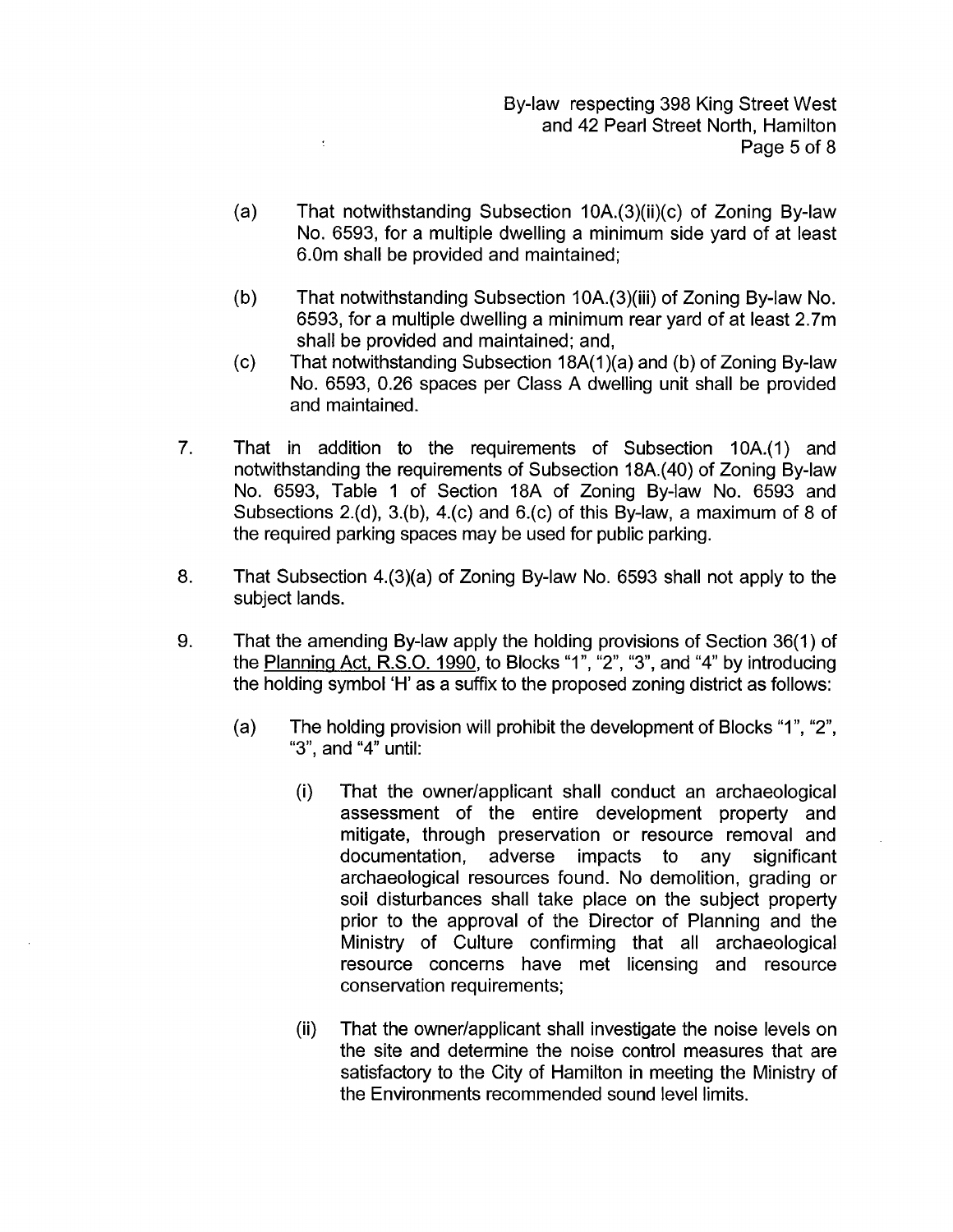By-law respecting 398 King Street West and 42 Pearl Street North, Hamilton Page 6 of 8

An acoustical report prepared by a qualified Professional Engineer containing the recommended control measures shall be submitted, to the satisfaction of the City of Hamilton, Director of Planning;

- (iii) That the applicant/owner prepare and submit a tree preservation plan for the existing trees located within the King Street West, Ray Street North and Pearl Street North road allowances and the subject lands, to the satisfaction of the Manager of Forestry, Parks Division, Community Services Department and the Director of Planning;
- (iv) That the owner has submitted a signed Record of Site Condition (RSC) to the Ministry of Environment. This RSC must be to the satisfaction of the City of Hamilton, including acknowledgement of receipt of the RSC from the Ministry of Environment; and,

City Council may remove the 'H' symbol and, thereby, give effect to the "H" (Restricted Community Shopping and Commercial) District and "DE" (Multiple Dwellings) District, as amended by the special requirements of Sections 2, 3, 4, 5, 6, 7 and 8 as stipulated in this By-law, by enactment of an amending By-law once the above conditions have been fulfilled;

- 10. That upon the satisfying the conditions of the 'H' symbols and submitting the required fees, that the General Manager, Planning and Economic Development Department, be authorized and directed to give the prescribed notice(s) in accordance with the provisions of the Planninq Act and to prepare a By-law(s) in a form satisfactory to the Corporate Counsel to remove the 'H' symbol(s) for presentation to City Council.
- 11. No building or structure shall be erected, altered, extended or enlarged, nor shall any building or structure or part thereof be used, nor shall any land be used, except in accordance with the "H" District and "DE" District provisions, subject to the special requirements referred to in Sections 2, 3, 4, 5, 6, 7 and 8.
- 12. By-law No. 6593 (Hamilton) is amended by adding this by-law to Section 196 as Schedule S-I 486.
- 13. Sheet No. W-12 of the District Maps is amended by marking the lands referred in Section 1 of the by-law as S-1486.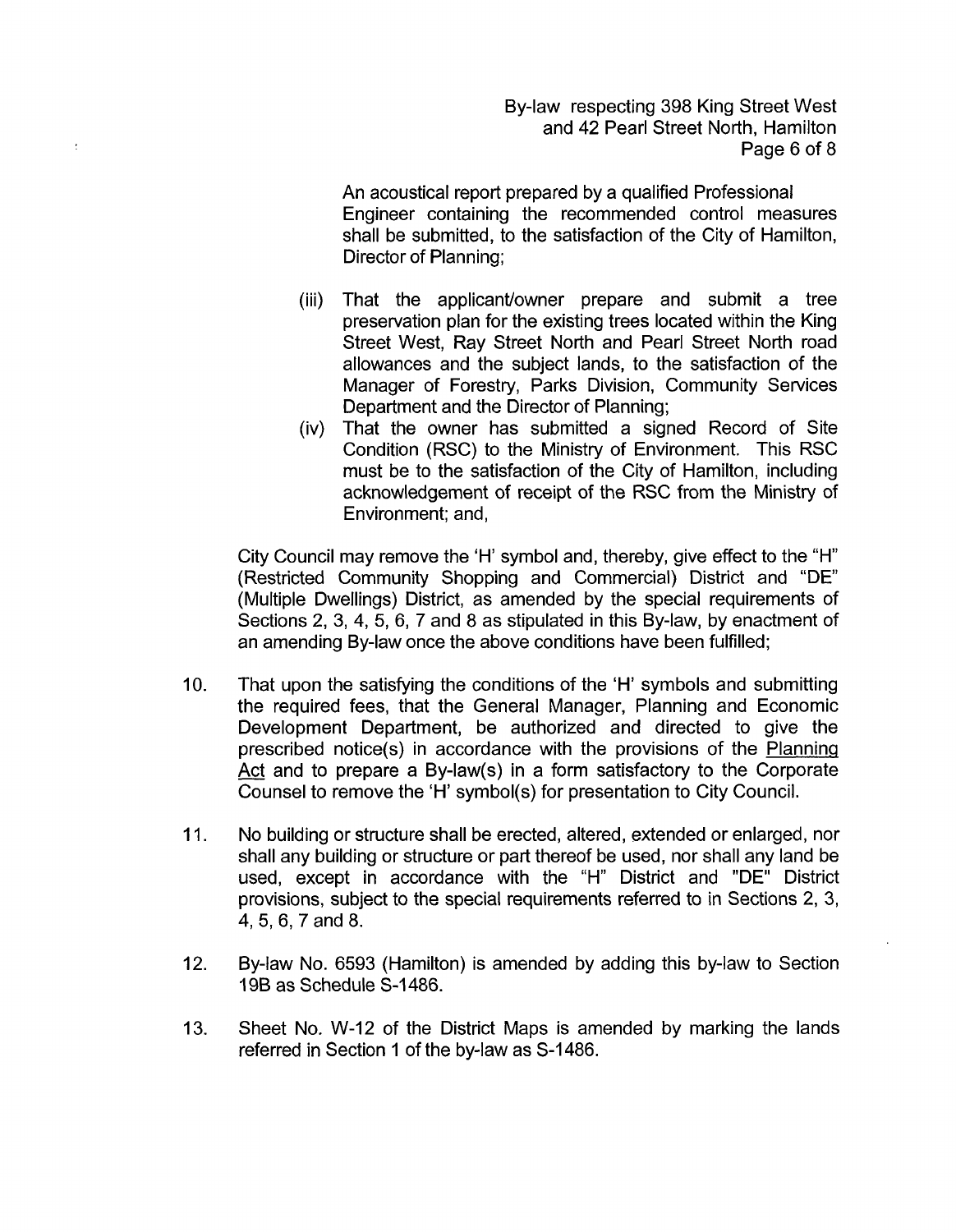By-law respecting 398 King Street West and 42 Pearl Street North, Hamilton Page 7 of 8

14. The Clerk is hereby authorized and directed to proceed with the giving of notice of the passing of this by-law, in accordance with the Planning Act.

PASSED and ENACTED this 8<sup>th</sup> day of August, 2007.

Fred Eisenberger

Mayor **I** City Clerk

By-law respecting 398 King Street West<br>
and 42 Pearl Street North, Hamilton<br>
Page 7 of 8<br>
ad and directed to proceed with the giving<br>
y-law, in accordance with the <u>Planning Act</u>.<br>
yust, 2007.<br> **Example 19.4**<br>
City Clerk<br>

CI-07-I